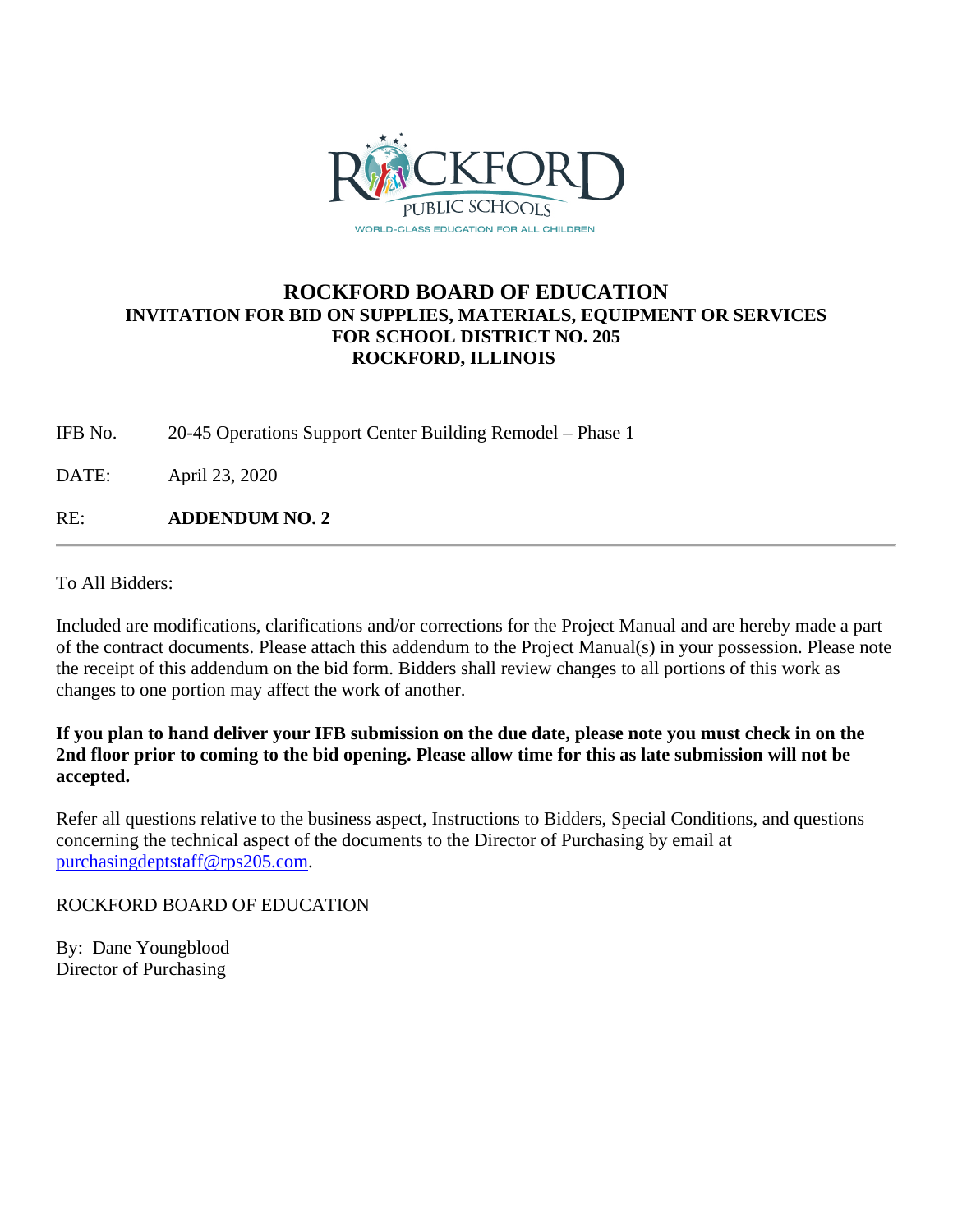

# **ADDENDUM**

TO: PROSPECTIVE BIDDERS

RE: ADDENDUM # 2

PROJECT NUMBER: BFA # 1089 RPS # 2011 IFB No. 20-45 New OSC Building Remodel - Phase 1: Wall Framing and Windows ADDRESS: 5052 28<sup>th</sup> Avenue, Rockford IL

DATE: 04-22-2020

Please attach Addendum 2 to the above Drawings, and kindly take same into consideration in preparing your proposal.

**The addendum will not change the bid due date and time nor the method of submission of bids by mail.**

By \_\_\_\_\_\_\_\_\_\_\_\_\_\_\_\_\_\_\_\_\_\_\_\_\_\_\_\_\_\_\_\_\_ Rob C. Belles, Belles Firm of Architecture Inc.

**This addendum consists of [8] text pages including this sheet.**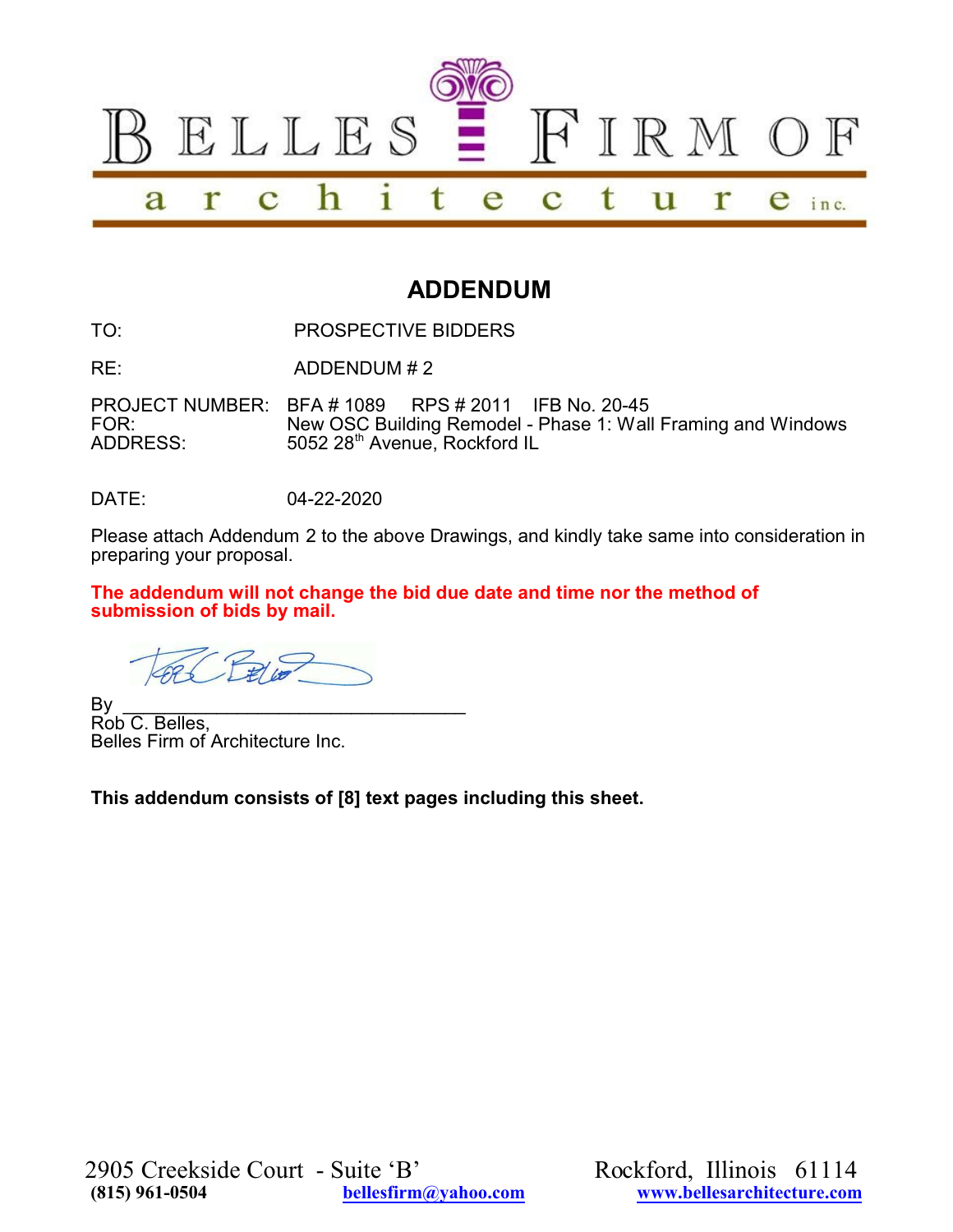## **ADDITIONS CHANGES & CLARIFICATIONS TO THE DRAWINGS & SPECIFICATIONS**

1) *"Chris Liska mentioned at walkthrough the drywall contractor will provide beads. For clarification, should we assume cornerbeads, tearaway beads, and control joints? Scope of work is not specific in bid docs. Please advise."*

**YES. Assume all cornerbeads, tearaway beads, and control joints to be provided.**

2) *"Understandably wood blocking is shown for toilet accessories, but how much wood blocking is needed outside of the toilet accessories shown in wall types, nothing shown? Please advise."*

**Provide an allowance of 30 linear feet of blocking for white boards/smart boards/television monitors at 6-8 locations.**

**Provide an add/deduct unit cost per linear feet of blocking. Revised Bid Form (5 pages) Attached.**

3) "*Who is providing Gordon window mate per detail 5-A2? Please advise."*

**This shall be furnished and installed by the framing contractor, and included on the bid form under the "Sub-Bid Drywall and Metal Framing."**

4) *"Toilet rooms 120 & 122 call out water resistant drywall (WRDW), are you installing tile in future on walls? If so, we can provide tile-backer board versus WRDW. More of a clarification question for future work."*

**Tile backer board can be provided on the common plumbing wall (approx. 11' long) behind the toilet/urinal fixtures. Other locations may not receive tile, and will require a substrate that can receive a painted finish.**

5) "*Who provides acoustical & fire caulk/sealant, contractor or RPS? Please advise."* **Drywall contractor to provide acoustical sealant as necessary (ie. Floor track). There are no fire rated assemblies.**

6) "*For clarification: Should I assume like "other" projects MEP's will seal around penetrations in drywall partitions? Please advise."*

**YES, all penetrations to be sealed for sound by the trade performing the penetration.**

7) "*Who is providing exterior treated wood for windows/doors, what bid package? VPlease advise."*

**All exterior windows that may require treated lumber would be the responsibility of the window contractor as part of preparation for installation.**

8) *"What type of hardware are the vents supposed to receive?"*

Assuming this refers to the operable portion of the exterior windows. **Provide window manufacturer's standard S.S. four bar hinges, Cast white bronze cam lock and handle**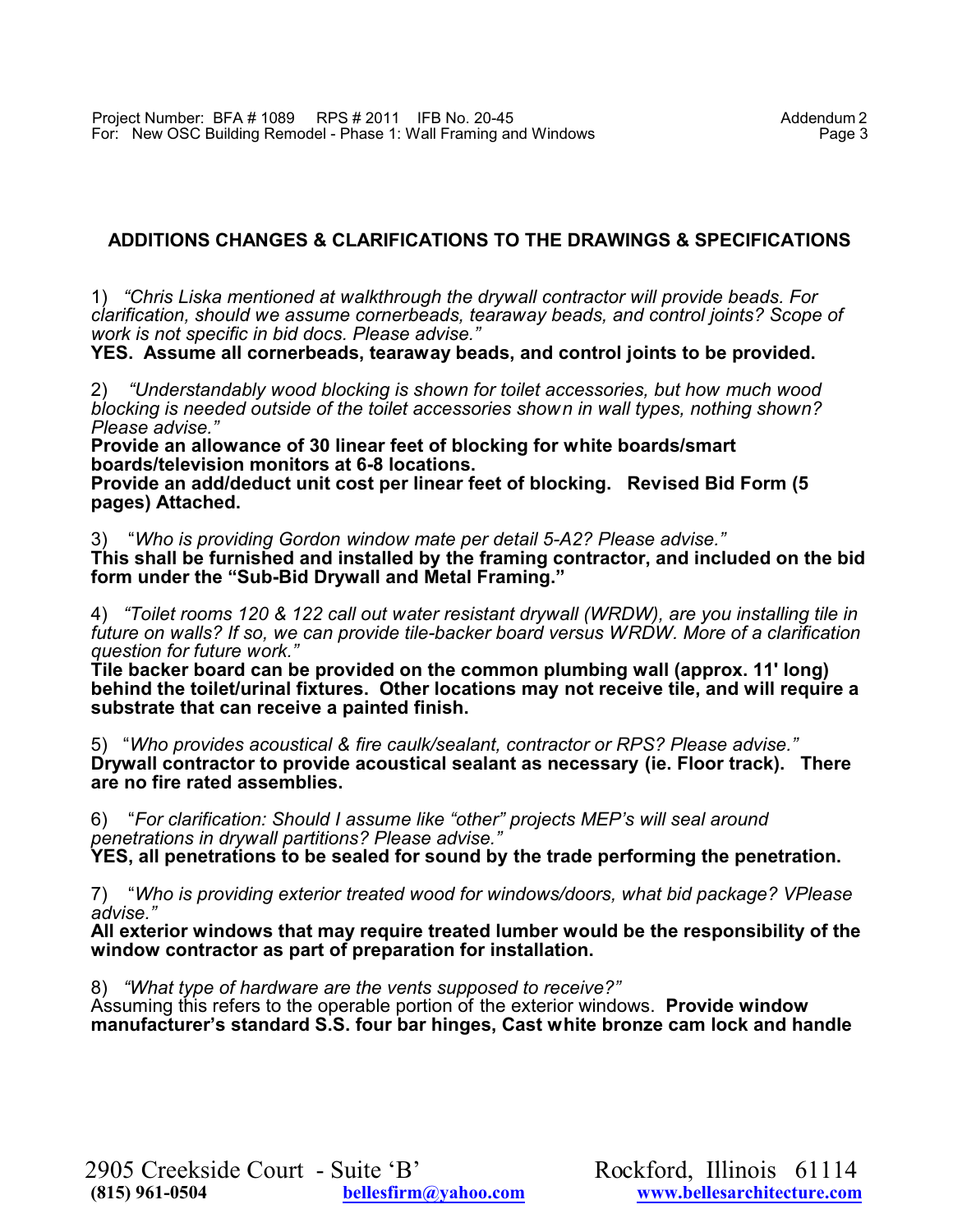9) *"It lists in the specs that the material is supposed to be, "listed and labeled as Level 1* when tested according to UL 752." Is this supposed refer to the glass and frames or the glass *only? If the frames are to be level 1 then a different storefront manufacturer and system will need to be specified.*"

### **Section 084113 2.2 I Ballistics Resistance should be omitted.**

10) *"On page A5, there is a window elevation shown at the size of 4' x 4'. Is this window supposed to be hollow metal?"*

**YES this is a hollow metal frame, same as door frames with sitelites.**

11) *"Is that window to receive level 1 security glass? If not, what type of glass is to be installed."*

12) *"On the door frames schedule, it show the glazing type TBD for frame type 3. Should we expect to glaze this with level 1 security glass or 1/4" clear tempered?*"

**ALL Glazing at interior hollow metal frames (frame type 3 and window) are by RPS205. This contract includes the frame only.** 

### 13) CLARIFICATION:

**All Hollow Metal door and window frames are provided by RPS205, as indicated on the bid form. Installation cost shall be included in the framing package.**

14) *"Please clarify lintel schedule locations on A2 with new window types?"*

**There are three window types/sizes. W1,W2,W3. These correspond to the three lintels indicated in the schedule. There is ONE WtT3 lintel at the 4' wide east window. All other openings are the same.**

15) *"What is the lintel requirement for the interior door location 146B?"* **This lintel is indicated on Sheet A5, Head H3. This is a 3'-7' frame type 1A for CMU coursing.**

16) "*Please provide a rough size for the masonry infill for the (3) removed fan locations in painting room 146?"*

**These are approximately 32"x32". Contractor is responsible for exact measurement as necessary for his bid.**

17) *"Will referenced (3) fans locations and door 146 in the interior masonry wall require masonry toothing?"*

**NO toothing required. Provide #4 bars to secure new block in existing opening.**

18) *"What is required for masonry toothing? What about the CMU wythe of exterior wall for new window locations….will masonry toothing be required since the wall will be covered by wall type "G"?"*

**Toothing is required at all new exterior windows, and one new interior door.**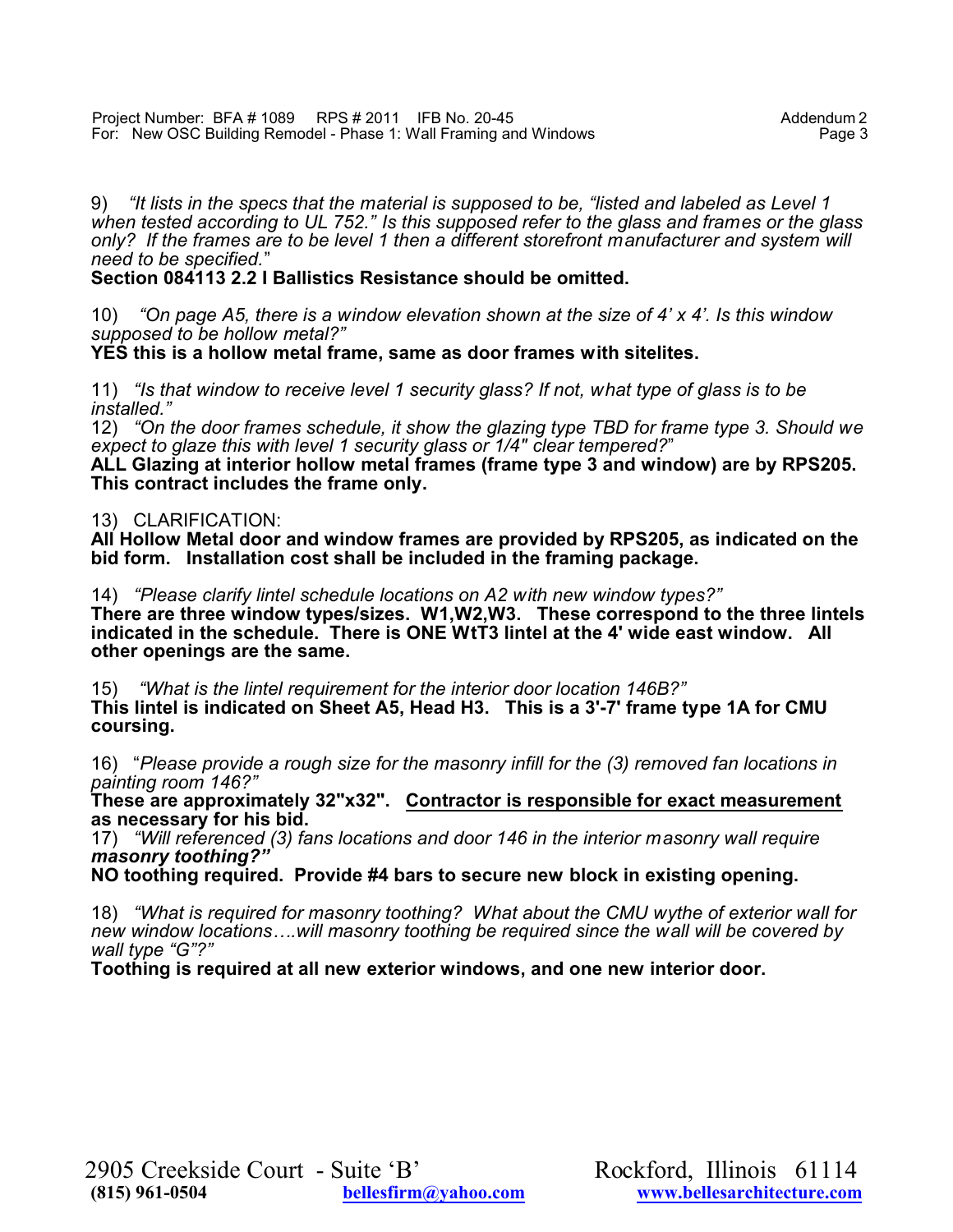Bid # 20-45 For New Operations and Support Center Building Remodeling - Phase 1

BID SUBMITTED BY: \_\_\_\_\_\_\_\_\_\_\_\_\_\_\_\_\_\_\_\_\_\_\_\_\_\_\_\_\_\_\_\_\_\_\_\_\_\_\_\_\_\_\_\_\_\_\_\_\_\_\_\_\_\_\_\_\_\_\_\_\_\_\_\_

Date: \_\_\_\_\_\_\_\_\_\_\_\_\_\_\_\_\_\_\_\_\_\_\_\_\_

Gentlemen / Ladies:

The undersigned, having become familiar with the local conditions affecting cost of work and with the Bidding Documents, including the advertisement of the Invitation for Bid , the Instructions and Supplementary Instructions to Bidders, this Bid Offer Form, the General and Supplementary Conditions, the Drawings and Specifications, and Addenda issued thereto, as prepared and issued by the Board of Education of Rockford School District No. 205, Winnebago and Boone Counties, Illinois hereby agrees to furnish all labor, material and equipment necessary to do the Work required for the project and IFB identified above, for the amount shown below:

#### **Note: Contractor to write "No Bid" in the dollar amount section for any line items not bid.**

#### **SUB-BID - MASONRY:**

All labor and materials to cut openings in existing exterior brick/block and block wall for new windows. Cut opening for new door. Infill existing openings in interior block wall. Provide all masonry work indicated in the drawings, coordinated with, and as requested by window installer.

TOTAL: DOLLARS (\$\_\_\_\_\_\_\_\_\_\_\_\_\_\_\_\_\_\_)

#### **SUB-BID - ALUMIMUM WINDOWS AND GLAZING:**

All labor and materials for new fixed, and operable, aluminum "storefront" windows and door. Coordinate installation, and provide direction to mason for new openings being created in existing brick/block and block wall. Coordinate final finished appearance at interior with Framing Contractor.

TOTAL: DOLLARS (\$\_\_\_\_\_\_\_\_\_\_\_\_\_\_\_\_\_\_)

#### **SUB-BID - DRYWALL AND METAL FRAMING:**

All labor & material for light gauge metal framing, blocking, insulation, & drywall as indicated on drawings. Coordinate installation as required with the aluminum windows & masonry work. Drywall tape, mud, & paint by owner. Coordinate installation of hollow metal door & windows frames as part of framing package as indicated on drawings. RPS205 to provide all hollow metal frames.

TOTAL: DOLLARS (\$\_\_\_\_\_\_\_\_\_\_\_\_\_\_\_\_\_\_)

#### **ALL SUB-BIDS COMBINED:**

For all three sub-bids, awarded to a single entity, Bidder agrees to perform all work described and shown on the drawings. If not bidding all three sub-bids, write "NO BID". This may be equal to, or less than, the total of all three sub-bids combined.

| TOTAL. | . ADO<br>$\sqrt{2}$<br>DOLI<br>' ≀UL∟<br>ת ו<br>ANU. |
|--------|------------------------------------------------------|
|        |                                                      |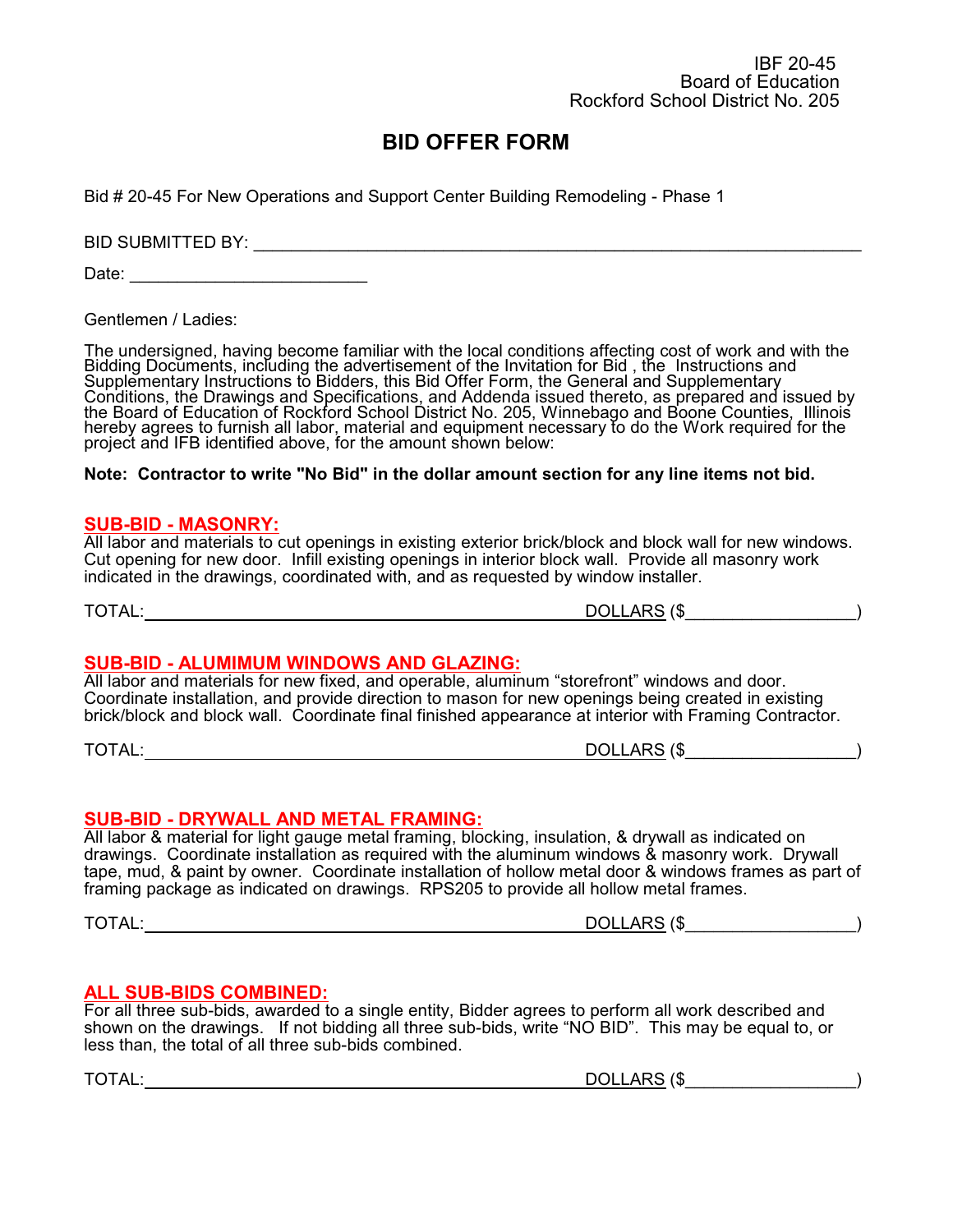### **UNIT PRICES:**

Should the net result of change for any of the following categories of work require more or less quantity of work than originally indicated in the Drawings and/or Specifications, the price for such added or deducted work will be as follows.

NO. 1: Add / Deduct for blocking in walls

\$<br>Per Linear Foot

#### **ADDENDA RECEIVED**

The undersigned acknowledges receipt of Addenda \_\_\_\_\_\_\_\_ to \_\_\_\_\_\_\_\_ inclusive.

#### **PRE-BID MEETING ATTENDANCE**

A Bidder representative attended the Pre-Bid Meeting? YES OR NO

#### **SITE VISIT**

Existing premises and conditions were checked by an on-site inspection on \_\_\_\_\_\_\_\_\_.

#### **CONTRACTOR'S QUALIFICATION STATEMENT**

A fully completed AIA Document A305 -1986 Contractor's Qualification Statement is **required** AND MUST BE SUBMITTED WITH THE BID. Include at least three references from projects completed in the past five (5) years with phone number, date of completion, description of work, and project architect (or engineer) contact name with phone number. Projects must be similar to the scope of this bid, and the bidder must have acted in the capacity of prime or general contractor.

Contractor has adequate equipment to perform the work properly and expeditiously: Yes No.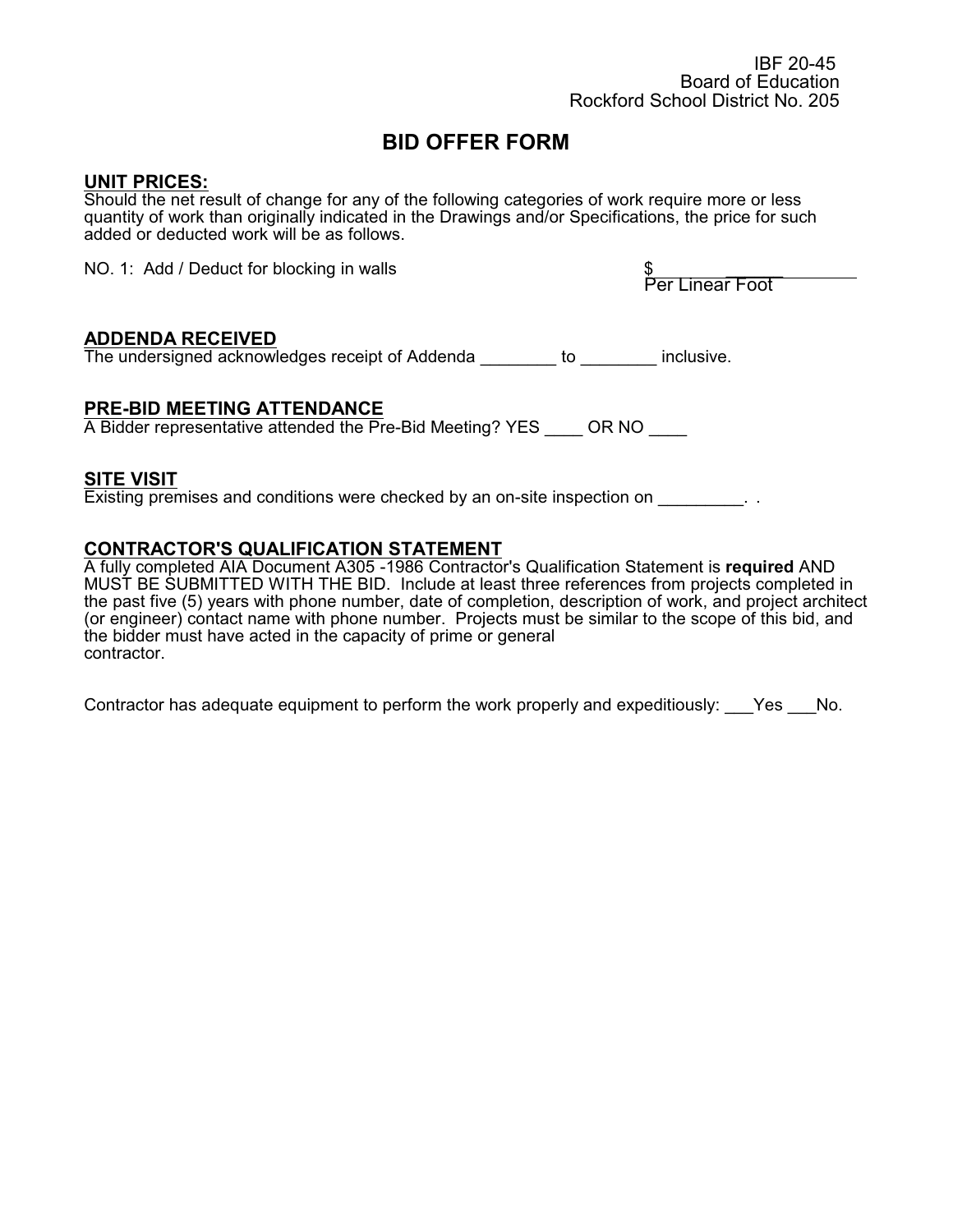#### **COMMENCEMENT AND COMPLETION OF CONTRACT**

The undersigned agrees, if awarded the Contract, to commence the contract work within five (5) days of receipt of Order to Proceed or if required, upon execution of a formal written contract and to complete said Work within the specified completion time. The undersigned further agrees to execute the Contract, furnish satisfactory performance and payment bond as well as insurance coverage, as specified in strict accordance with the Contract Documents.

| Date of Commencement of Construction:                                                                                     |                                                                                                                       |            |
|---------------------------------------------------------------------------------------------------------------------------|-----------------------------------------------------------------------------------------------------------------------|------------|
| Date of Substantial Completion:                                                                                           |                                                                                                                       |            |
| Date of Final Completion:                                                                                                 | June 30 <sup>th</sup> , 2020                                                                                          |            |
|                                                                                                                           | (Corporation) (Partnership) (Individual) Circle One                                                                   |            |
| Address __________<br>Street                                                                                              | <u> 1989 - Johann Harry Harry Harry Harry Harry Harry Harry Harry Harry Harry Harry Harry Harry Harry Harry Harry</u> |            |
|                                                                                                                           |                                                                                                                       |            |
| City                                                                                                                      | State                                                                                                                 | Zip Code   |
| Phone No.                                                                                                                 | Email address                                                                                                         |            |
| BIDDER FEIN/SSN NO.                                                                                                       |                                                                                                                       |            |
|                                                                                                                           |                                                                                                                       |            |
| By: Bidder or Authorized Agent Signature                                                                                  |                                                                                                                       | Print name |
|                                                                                                                           |                                                                                                                       |            |
| Subscribed and sworn to before be this 100 day of 200 manuscribed and sworn to before be this 100 day of 200 manuscribed. |                                                                                                                       |            |
| <b>Notary Public</b><br>My commission expires: ________________                                                           |                                                                                                                       |            |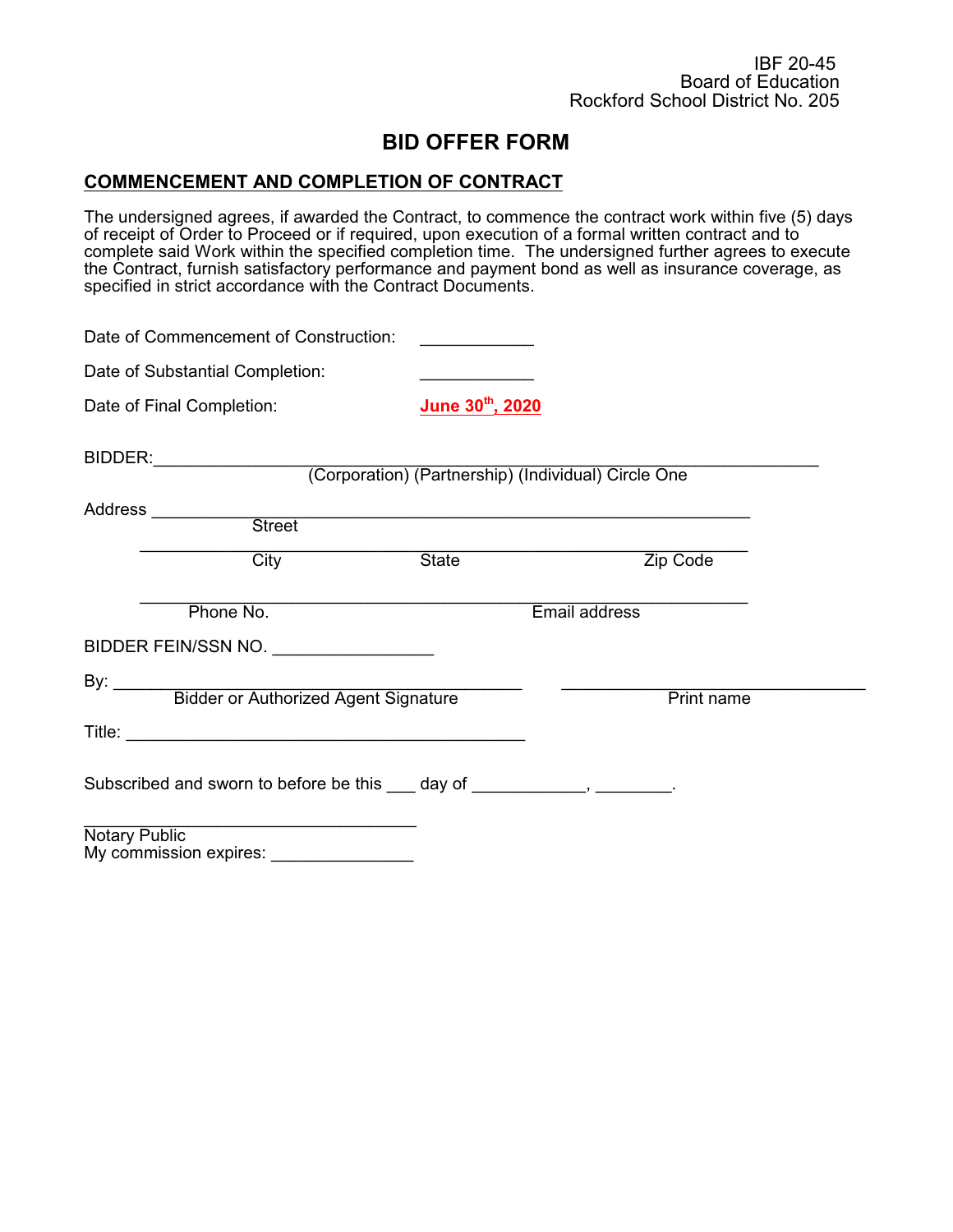### **BID DEPOSIT CERTIFICATION**

A Bid Deposit is required in the amount of 5% of the total Bid including Alternate Bids. This Bid Deposit is to be a Bid Bond, Bank Draft or Certified Check made payable to the "Rockford School District No. 205", as a guarantee that if awarded all or part of the Bid, the firm will enter into a contract to perform with the Board of Education.

Amount of Total Bid  $$$ Amount of Bank draft or Certified Check  $$$ 

BIDDER: \_\_\_\_\_\_\_\_\_\_\_\_\_\_\_\_\_\_\_\_\_\_\_\_\_\_\_\_\_\_\_\_\_\_\_\_\_\_\_\_\_\_\_\_\_\_\_\_\_\_\_\_

 $\frac{1}{2}$  , and the set of the set of the set of the set of the set of the set of the set of the set of the set of the set of the set of the set of the set of the set of the set of the set of the set of the set of the set Signature of Bidder or Authorized Agent